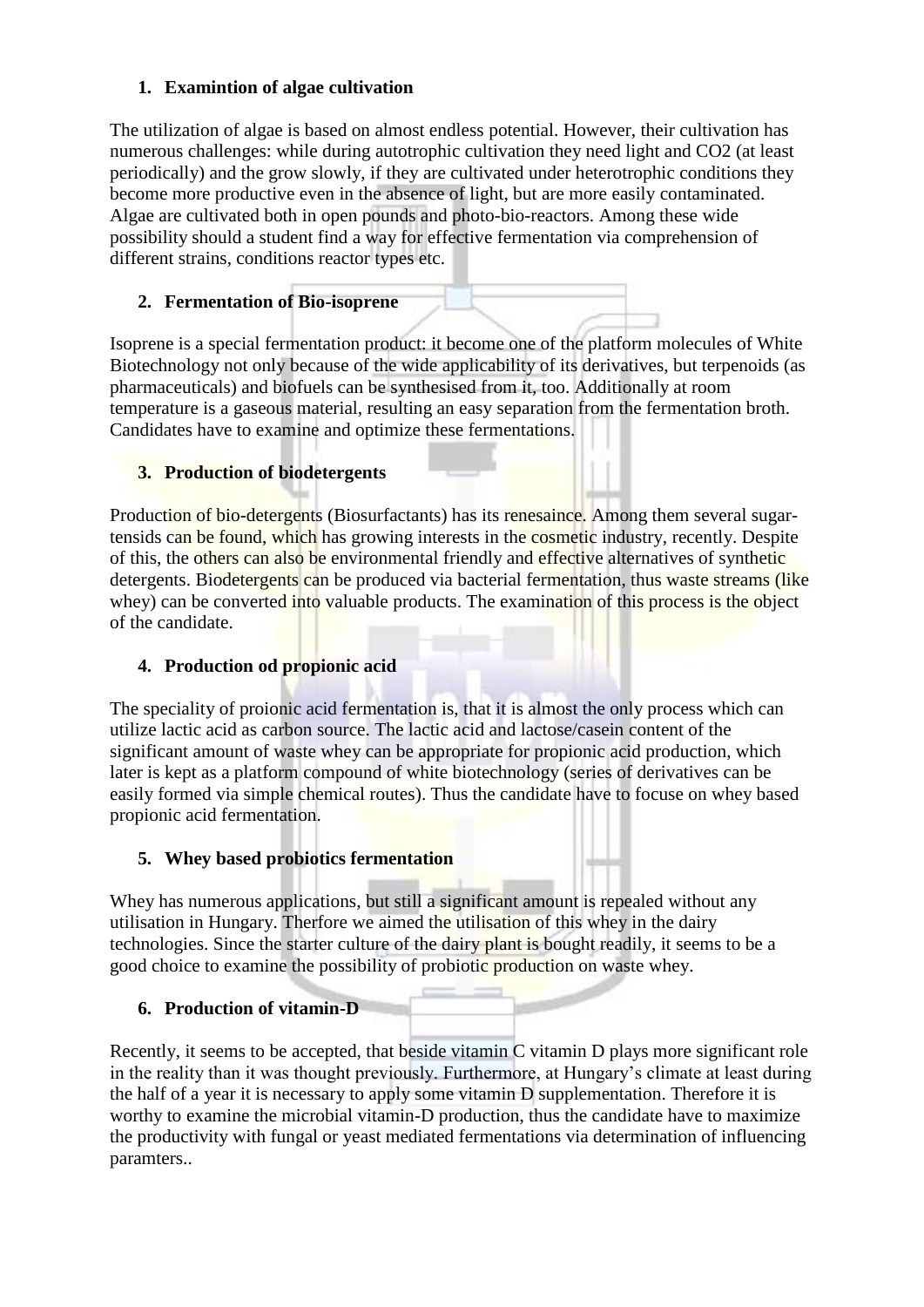## **7. Development of liposomal (Nano) products for food industry**

The role of food supplements become slowly determinative in our life, since the accelerated way of life makes not always possible the healthy nutrition, and furthermore the immune system is exposet for more intense load. Therefore we develop for a partner of us such dietary supplements, of which production involves the packaging of active compounds into liposomes, obtaining better uptake and absorption. This is therefore an interdisciplinary research between biotechnology and nanotechnology, thus candidates have to apply both disciplines.

## **8. Cosmetic product development Kaktusz! (HorányiT)**

The SME sector in Hungary received a lot of funds for their strengthen, recently. One dynamically developing cosmetic SME is permanent contractor of our researchgroup, and their arising development needs generate never ending research topics for us, generally developments of innovative compositions, and the quality check of the new products (from microbiological aspects).

## **9. Product development with microbiological aspects**

Cosmetic and nutritive products contamination and stability measurements have to be done according to different standards, and their comprehension is the object of the candidate on the basis of analysis of many real products from the market or products under developments.

## **10. Study of production of alternative sweeteners 2.**

A humán társadalom szénhidrát fogyasztása és ezen belül a cukor felhasználás jelentős figyelmet kap, különösen a cukorbetegség, de az egészséges életmód okán is. Az alternatív cukorforrásokkal szemben különböző igények merülnek fel (ne szívódjon fel, v. gyorsan vigyen be energiát, hogyan hat a vércukorszintre stb.). Vannak olyan növények, amelyeket ősidők óta használnak egyes kultúrákban, de ipari cukorkinyerés eddig nem volt jellemző az olcsó, könnyen elérhető kristálycukor miatt. A magyar cukoripar válsága azonban előtérbe helyezi ezen lehetőségeket, így a jelöltnek is **erythritol** fermentációs előállításával annak vizsgálatával és a kinyerési lehetőségekkel kell foglalkoznia.

## **11. Study of production of alternative sweeteners 1.**

A humán társadalom szénhidrát fogyasztása és ezen belül a cukor felhasználás jelentős figyelmet kap, különösen a cukorbetegség, de az egészséges életmód okán is. Az alternatív cukorforrásokkal szemben különböző igények merülnek fel (ne szívódjon fel, v. gyorsan vigyen be energiát, hogyan hat a vércukorszintre stb.). Vannak olyan növények, amelyeket ősidők óta használnak egyes kultúrákban, de ipari cukorkinyerés eddig nem volt jellemző az olcsó, könnyen elérhető kristálycukor miatt. A magyar cukoripar válsága azonban előtérbe helyezi ezen lehetőségeket, így a jelöltnek is növényi (**stevia**) alapanyagok cukor tartalmának vizsgálatával és a kinyerési lehetőségekkel kell foglalkoznia.

## **12. Fermentative production of biopesticides**

Magyarország Eu-s csatlakozásakor a korábbi peszticidek egy részét betiltották, újak viszont nem kerültek forgalomba. Természetes ellenség híjján így az olyan kártevők mint például a kullancsok elszaporodtak. Léteznek azonban olyan mikroorganizmusok, amelyek a kullancsokat szelektíven pusztítják, így ezen biopeszticidek előállítása célszerűnek tűnik. A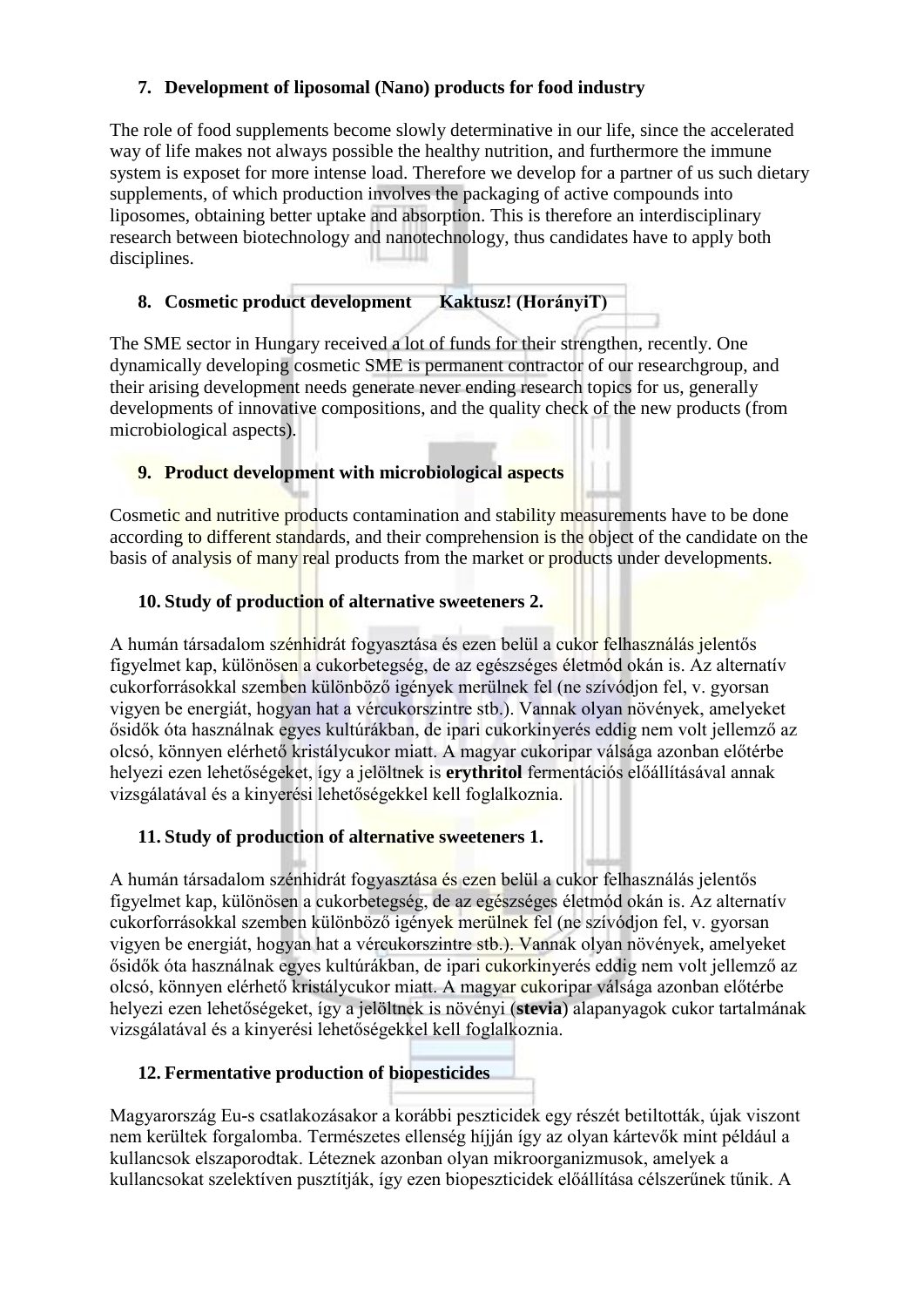jelöltnek azonban olyan kihívásokkal kell megküzdenie, mint fonalasgombák és spóráik nagy léptékű tenyésztése.

## **13. Study of isotonic beverages**

Az egészég megőrző programok terjedésével egyre nő az amatőr sportolók száma, különösen a módosabb rétegekben. Az emberi szervezet a tartós fizikai munka/mozgás/sport közben számos tartalékát felhasználja, amelyeket a folyadékveszteségen felül célszerű pótolni. Ebből a célból külöböző üdítők vannak forgalomban, azonban a jelölt feladata egy új izotónikus termékcsalád piacravitelének segítése ozmometriás mérések segítségével.

# **14. Collagen based product development**

A kozmetikai ipar gyakran használ nedvesítő ágenseket, amelyek között kiemelt szerep jut a természetes eredetű kollagénnek. Ez a kötőszöveti fehérje az élővilágban meglehetősen gyakori, ám gazadságos kinyerése csak néhány alapanyag esetén oldható meg. Felhasználói igény van arra, hogy nem csupán vizes oldatban, hanem liofilezett ampullában is forgalomba kerülhessen, ezért a jelölt ennek a kihívásnak kell eleget tegyen.

## **15. Extraction of lactic acid from broth (processing fermentation broth)**

Since a decade we research the different fermentative production of lactic acid. While we do this, several times met the need for down streaming beside the upstream processes, both from economical and technologyical aspects. Therefore we started to elaborate a lactic acid extraction process focusing on reactive extraction.

### **16. Study of D-lactic acid fermentation**

The renaissance of lactic acid production is driven by the biodegradable PLA (pol lactic acid) and by the other attractive members of lactic acid platform (like lactate esters, i.e. solvents). While in the 90's the focus was on L-lactic acid fermentation, recently the d-isomer become valuable, too, and the market leaders (like Cargil) already started to build the pilot plants for it. Candidate can join this perspective, but in our lab just introduced research.

## **17. Study of L-lactic acid fermentation with filamentous fungi**

The renaissance of lactic acid production is driven by the biodegradable PLA (pol lactic acid) and by the other attractive members of lactic acid platform (like lactate esters, i.e. solvents). Therefore it is nessecary to elaborate an effective fermentative production. Candidate can join this research but instead of applying the common lactic acid bacteria she/he have to focus on a filamentous fungi.

### **18. Improvement of lactic acid technology**

A tejsav a "fehér biotechnológia" egyik klasszikus példája: megújuló alapanyagokoból (fermentációval) előállítható, és származékai a különböző iparágak számára igen értékesek (alkil-észterei "zöld-oldószerek", polimerje, biodegradálható műanyag stb). A régóta ismert klasszikus technológiák számos olyan hátránnyal járnak (pl. gipsz képződés), amelyek miatt a bio-tejsav versenyképessége csökken a szintetikus úttal szemben, pedig a biológiai előállítás optikailag tiszta terméket eredményez. Ezen hátrányok leküzdésére ipari partnerek segítségével végez kutatásokat csoportunk, ahol a diplomázók is bekapcsolódhatnak egy megvalósuló üzem technológia fejlesztésébe.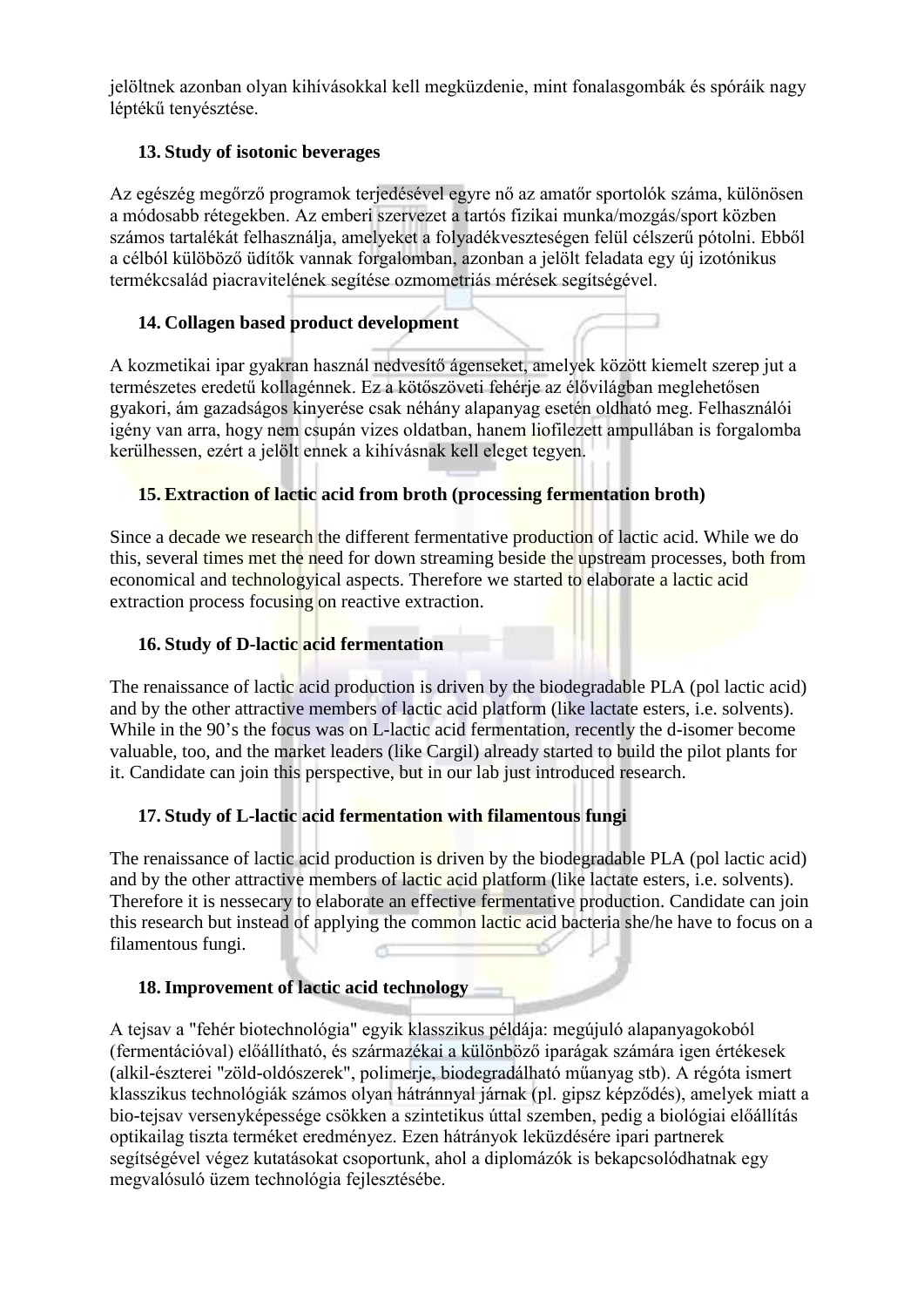### **19. Study of anaerobic glycerol metabolism from technological aspects**

A glicerin ideális ipari ("fehér biotechnológiai" alapanyag, mert a biodízelgyártás melléktermékeként nagy mennyiségben keletkezik növényi (azaz megújuló) nyersanyagból. Platformképző vegyület, azaz szármzékai számos iparág számára fontos alapanyagok vagy termékek. A két legfontosabb származéka az 1,3-propándiol (PD) és adihidroxiaceton (DHA). Előbbit ~160.000t/év mennyiségben szintetikusan, ~40.000t/év mennyiségben de novo fermentációval állítják elő. A diplomamunka során egy alternatív, koenzimregeneráláson alapuló, enzimes, szimultán PD és DHA előállító eljárás fejlesztése a cél. Ehhez a biomérnökség teljes technológiai arzenálját felhasználhatja a témában elmélyülő hallgató a géntechnológiától, a fermentáción és enzimreakciókon át a downstream műveletekig.

### **20. Fermentation of the hungarian antibiotic**

Az '50-es években felfedezett s világszabadalom által védett vízben rosszul oldódó magyar antibiotikum a primicin. Ennek fermentációja is és az analitikája (nyomonkövetése) is nagy kihhívás, ezért célul tűztük ki az inravörös spektroszkópiával támogatott fermentáció fejlesztést

### **21. Submerged fermentation of mushroom**

A humán fogyastási célból tenyésztett kalapos gombák tenyésztéssi ideje igen hosszú (több mint egy hónap), ezért ipari igény jelentkezett szubmerz oltóanyag előállítására. A sikeres lombikos kísérletekkel valódi gombákat tudtunk növeszteni, a cél most az oltóanyag léptéknövelése.

### **22. Molibden removal from a leachate**

Bányászati csurgalékvízben magas molibdén koncentráció található, ám egyes nitrogénfixló baktériumok nagy mennyiségű molbdént képesek megkötni, ezért célunk olyan eljárás kidolgozása, amely alkalmas a csurgalékvíz biológiai molibdén mentesítésére, miközben hasznos termék keletkezik.

## **23. Production of probiotic beetroot juice**

A céklalé magas szénhidráttartalma megnehezíti a céklalé eltarthatóságát, ezért célszerű lenne csökkenteni. Probiotikus mikrobák segítségével a szénhidráttartalom hasznos biomasszává alakítható, amely hozzáadott értéket képvisel és jobban eltartható, egészség támogató (funkcionális) élelmiszert eredményez. A feladat több alternatíva összehasonlítása.

### **24. Fermentation of Pseudonocardia autotrophica for production of 25-hydroxycalciferol**

A D-vitamin család immunerősítő jelentőségét az utóbbi időkben kezdik hangsúlyozni. A vitamin család elemei között különös jelentőségű a 25-helyzetű hidroxilezés, amely enzimesen elvégezhető. Az enzimet mikrobiális fermentációval kell előállítani.

### **25. Scale up of recombinant Escherichia coli fermentátion**

A feladat laboreljárás léptéknövelése, melyben a célfehérje megfelelő kitermeléssel és konformációban állítható elő

## **26. Study of antibiotic effect of differently handled textiles**

Számos olyan közösségi terület létezik, ahol a használt textíliák antimikrobás hatása fontos lenne (honvédség, egészségügy). Az SzKT-n előkezelt textíliákat vizsgáljuk műszeres mikrobiológiai (BacTrac) vizsgálat segítéségével.

## **27. Biogasification of biodiesel residue (G-phase)**